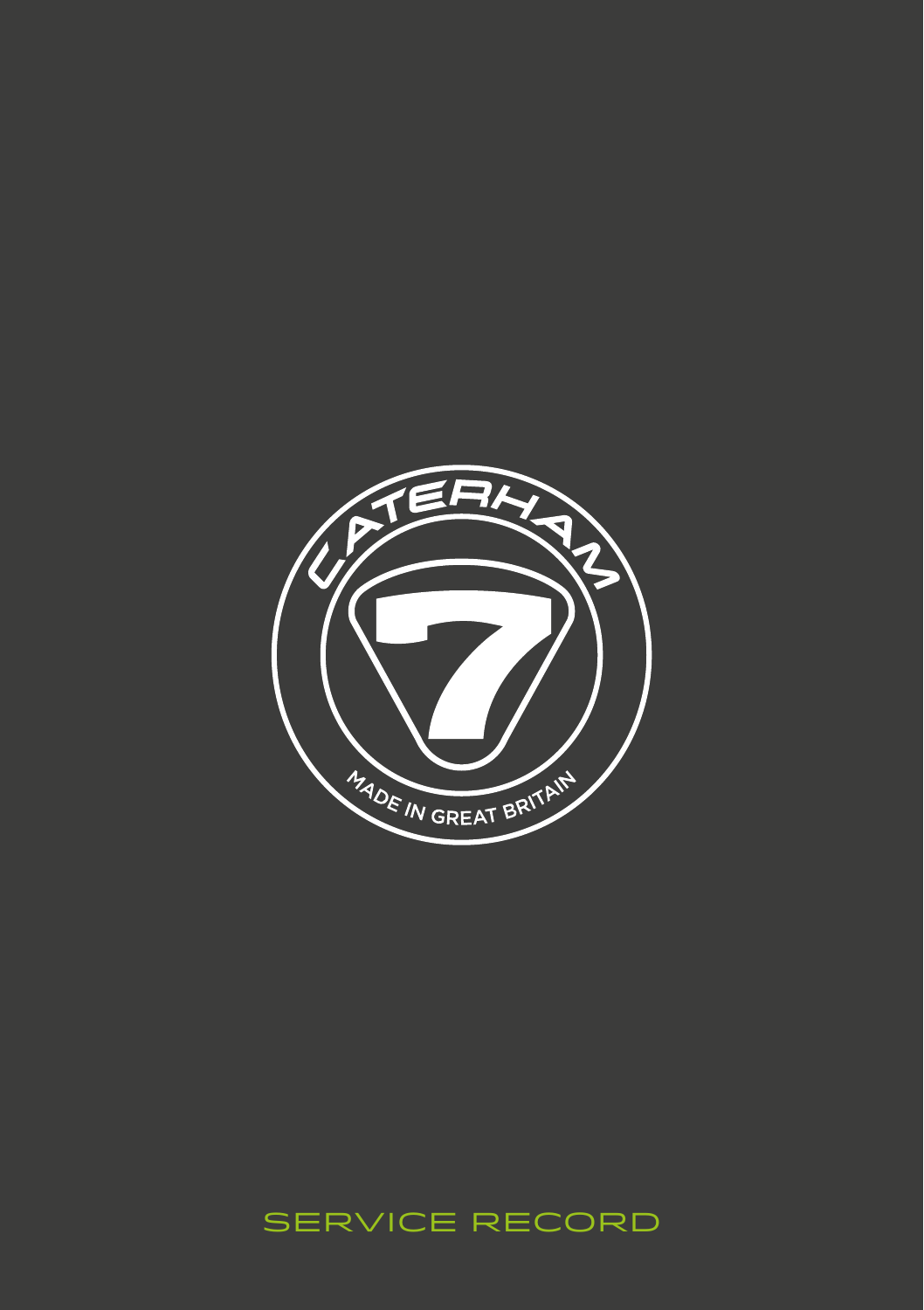# VEHICLE IDENTIFICATION DETAILS

| <b>Model</b>                                                                                                                                                                                                                                          |                      |
|-------------------------------------------------------------------------------------------------------------------------------------------------------------------------------------------------------------------------------------------------------|----------------------|
| Paint                                                                                                                                                                                                                                                 |                      |
| <b>Engine</b>                                                                                                                                                                                                                                         |                      |
| <b>Transmission</b>                                                                                                                                                                                                                                   |                      |
| Vin / Chassis No.                                                                                                                                                                                                                                     |                      |
| Engine No.                                                                                                                                                                                                                                            |                      |
| Date of delivery                                                                                                                                                                                                                                      |                      |
| Date of Registration                                                                                                                                                                                                                                  |                      |
| Reg No.                                                                                                                                                                                                                                               |                      |
| Caterham Cars certifies that these details<br>are correct, that the vehicle/chassis has<br>been carefully prepared in accordance<br>with the Caterham Quality Standards and<br>that the vehicle/chassis has passed its<br>post-production inspection. | <b>FACTORY STAMP</b> |

To find your nearest retailer, please visit www.caterhamcars.com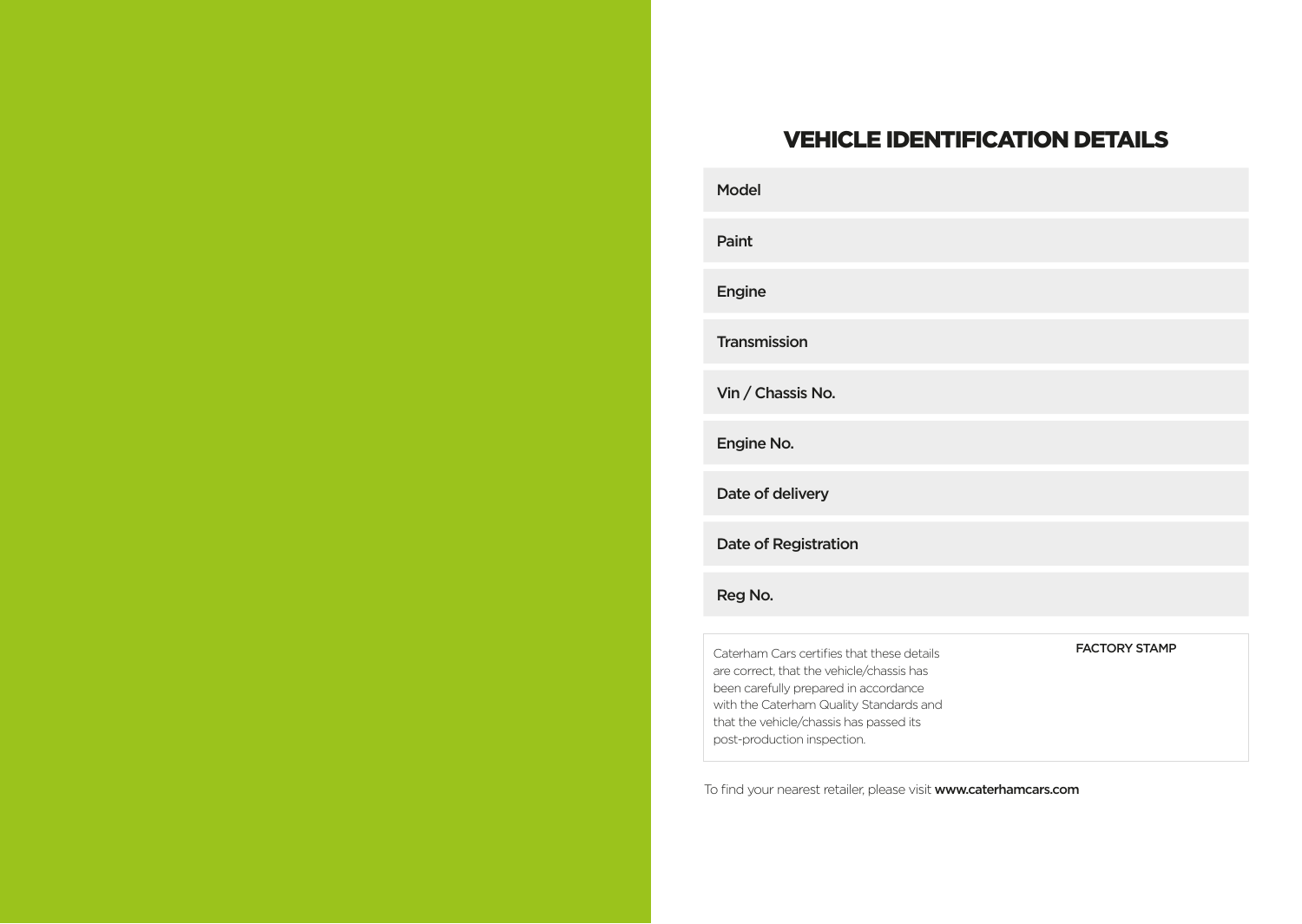### **SERVICING REQUIREMENTS**

The following pages detail the servicing schedules for each of the various Caterham Seven models along with service, cambelt replacement and upgrade records.

To ensure your Caterham Seven continues to drive with the same performance, enthusiasm and accuracy as intended, it is imperative that it is serviced and maintained in accordance with the appropriate schedule set out in this handbook.

We also strongly recommend only using genuine Caterham parts which can be easily obtained through any Official Caterham Retailer. All Caterham genuine parts are tested, and quality checked for fitment, safety and reliability and as good as, if not improved upon those first fitted to your vehicle and are therefore specifically designed to work with your Caterham Seven guaranteeing a continuation of performance, fuel efficacy and therefore delivering optimum driving pleasure.

Additionally, having the servicing schedule carried out by a qualified Caterham technician will ensure these parts are replaced using the best techniques and to the highest standards and details of your nearest Official Caterham Retailer can be found on our website www.caterhamcars.com.

Above all, compliance with the servicing schedule means that you will avoid the possibility of losing any warranty entitlement due to a failure to carry out the requirements set out within the *Caterham Seven Warranty Terms and Conditions.*

It is therefore important to take note of each servicing timescale and mileage interval and to present this handbook to a Official Caterham Retailer enabling them to update and stamp the schedule appropriately.

Please remember that the vehicle warranty does not cover faults that arise fully or partially as a result of a failure to carry out the maintenance operations set out in this handbook.

In addition, we recommend you check your vehicle at the beginning of every long journey and every 500 miles. Such a check should include the oil level, coolant level, brake fluid, tyre wear, windscreen for damage, lighting operation and the condition of seatbelts/harnesses.

By complying with all of the above your Caterham Seven will continue to perform to its optimum and give many years of enjoyment and we believe the cars we hand make are special and with the proper care and attention they will continue to be the envy of the other road and track drivers.

Should you require any further assistance or information related to the aftersales care of your Caterham Seven please feel free to contact Caterham directly or speak to your nearest Official Caterham Retailer. Up to date contact information can be obtained from the website www.caterhamcars.com.

### **WARRANTY & CHANGE OF OWNERSHIP**

The *Caterham Seven Warranty Terms and Conditions* are available from any Official Caterham Retailer, but the following should be noted.

Should your vehicle need the benefit of its warranty cover, please simply contact a Official Caterham Retailer who will assist you throughout the process. For details of your nearest Official Caterham Retailer please visit the Caterham website.

To ensure that we can provide the very best care for our customers, we ask that each time this Caterham Seven is sold to a new owner we are made aware as this allows us to contact our customers efficiently should the need arise.

For this reason, we ask all owners to provide us with their details by emailing aftersales@caterham.com to inform us of any changes of address or ownership.

Should this Caterham Seven be sold while within the terms of the manufacturer warranty period, the remainder of the warranty terms will only be valid to the new owner from the date we receive notification of the owner change.

Evidence of servicing in accordance with the manufacturer's service schedule may be required for any warranty claim and care should therefore be taken to ensure that the service record is updated and / or receipts for work / parts are available.

Any parts fitted, must be of an equivalent proven quality to the original manufacturer's specification and only approved manufacturer upgrades will be considered for any warranty claim. Any modification not approved by the manufacturer could void any warranty claim.

Please refer to the *Caterham Seven Warranty Terms and Conditions* for full details of the Caterham Cars Warranty Policy.

The Caterham Seven is recognised as the benchmark for enjoyment when it comes to circuit driving and Caterham accepts that owners may, indeed Caterham encourages owners to, take their Sevens on to race circuits for the purpose of a 'trackday' (defined as a non‑competitive, untimed leisure driving activity organised by a professional body associated to the ATDO [Association of Trackday Organisers]). One mile of track driving is approximately the equivalent of ten miles of road driving and owners should be mindful of this fact when considering the servicing requirements for their Seven. It is not unusual to cover 100-200 miles on a trackday. Caterham will inspect any vehicle presented for a Warranty claim for evidence of trackday use. Use of a vehicle on a trackday shall not automatically void a Warranty claim, but Caterham reserves the right to reject a Warranty claim for any vehicle or component that appears to have been subject to premature or circuit induced wear (such as vibration in electrical components) when in its reasonable opinion it considers the wear to be attributed predominantly to trackday use.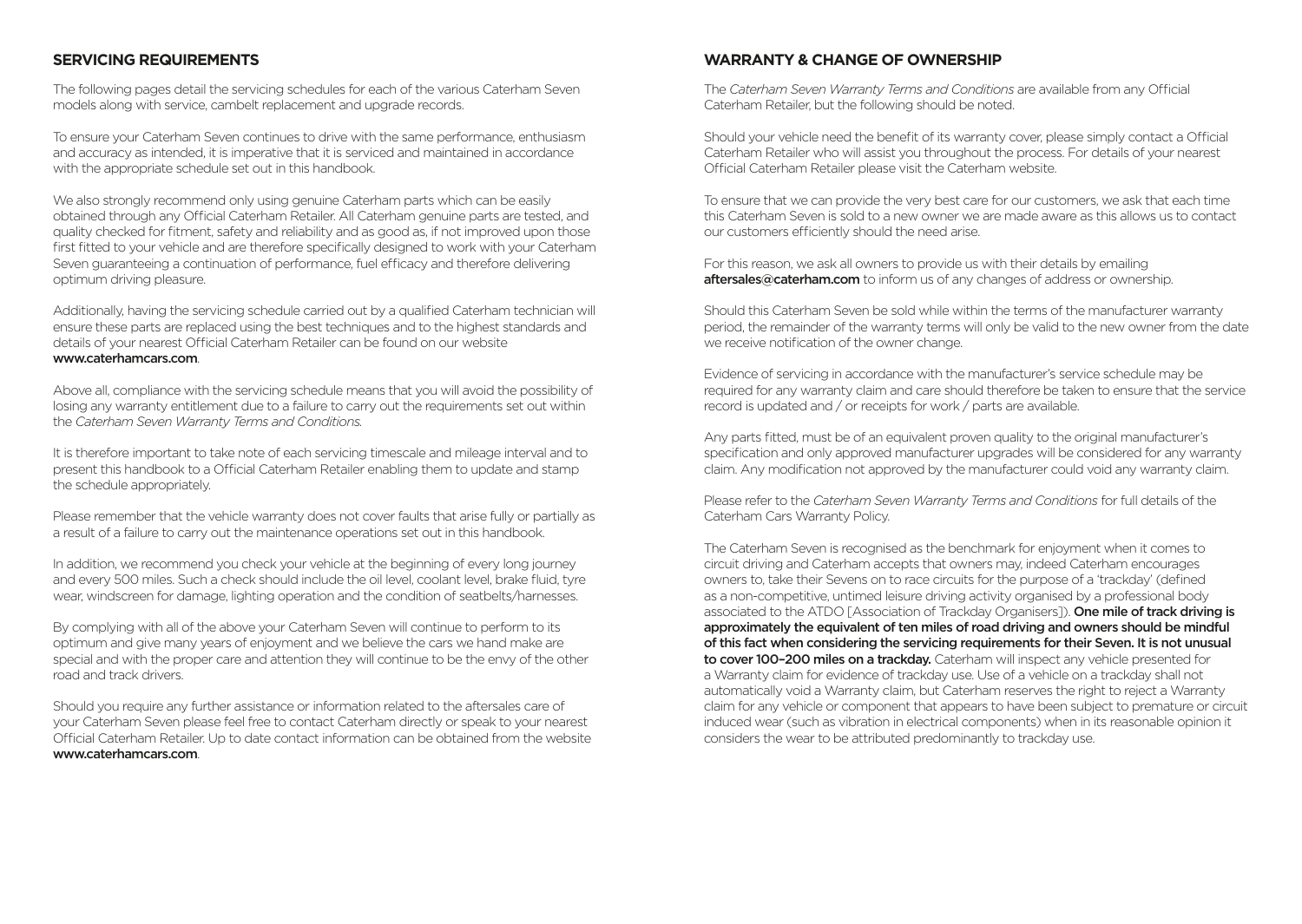### **PRIVACY POLICY**

We are committed to protecting your personal information and to being transparent about the information we hold about you. Using personal information allows us to develop a better understanding of our users and customers, and in turn to provide you with relevant and timely information about Caterham and our products.

Full details of our Privacy Policy which may change time to time are available by visiting our website www.caterhamcars.com.

It is important that you read this privacy policy when we are collecting or processing personal information about you, so that you are aware of how and why we are using your personal information.

Please visit this section of our website periodically in order to keep up to date with changes in our privacy policy.

# **SERVICE SCHEDULES**

SEVEN 160 / 165 / 170

|                           |                                                      | After first<br>3 months<br>or 1000<br>miles | Every<br>3000<br>miles | Every 12<br>months<br>or 6000<br>miles |
|---------------------------|------------------------------------------------------|---------------------------------------------|------------------------|----------------------------------------|
| Engine oil                | Drain and replace                                    | $\bullet$                                   | $\bullet$              |                                        |
| Engine oil filter         | Replace                                              | $\bullet$                                   |                        |                                        |
| Screen washer fluid       | Check and top up                                     | $\bullet$                                   |                        |                                        |
| Screen washers            | Check operation and alignment                        |                                             |                        |                                        |
| <b>Brake fluid</b>        | Check level and top up                               | ė                                           | $\bullet$              | $\bullet$ 2                            |
| Coolant                   | Check level and top up                               |                                             |                        |                                        |
| Coolant hoses             | Check for condition, leaks and security              | ō                                           |                        |                                        |
| Lights and bulbs          | Check all lights and replace bulbs as necessary      | $\bullet$                                   |                        |                                        |
| Switchgear                | Check operation                                      | $\bullet$                                   |                        |                                        |
| Wheel nut torques         | Check for tightness                                  | ō                                           |                        |                                        |
| Clutch                    | Check operation & adjustment                         | $\bullet$                                   |                        |                                        |
| Handbrake operation       | Check and adjust                                     |                                             |                        |                                        |
| Brake pads                | Check for wear, replace if necessary                 |                                             |                        |                                        |
| CV gaiters                | Check condition                                      |                                             |                        |                                        |
| Tyres                     | Check condition and pressure                         |                                             |                        |                                        |
| Seatbelts and harnesses   | Check for condition and operation                    |                                             |                        |                                        |
| Horn                      | Check                                                |                                             |                        |                                        |
| Wipers                    | Check condition and operation, replace if necessary  |                                             |                        |                                        |
| Steering joints & gaiters | Check                                                |                                             |                        |                                        |
| Wheel bearing end float   | Check and adjust                                     |                                             |                        |                                        |
| Brake hoses               | Check condition and for leaks                        | ė                                           |                        |                                        |
| Brake discs / drums       | Check for condition and wear                         |                                             |                        |                                        |
| ECU diagnostics           | Check if possible                                    | $\bullet$                                   |                        |                                        |
| Battery                   | Check security, condition and connections, top up    |                                             |                        |                                        |
| Headlight alignment       | Check and adjust                                     | $\bullet$                                   |                        |                                        |
| Exhaust system            | Check mountings and exhaust condition                |                                             |                        |                                        |
| Suspension security       | Check and re-torque bolts                            |                                             |                        |                                        |
| Suspension bushes         | Check and replace if necessary                       |                                             |                        |                                        |
| Front wheel alignment     | Check and adjust if necessary                        | ō                                           |                        |                                        |
| Brake pipes and unions    | Check for security and leaks                         |                                             |                        |                                        |
| Brake fluid               | Replace                                              |                                             |                        | $\mathfrak{D}$                         |
| Engine mountings          | Check                                                |                                             |                        | ٠                                      |
| Spark plugs               | Replace                                              |                                             |                        | $\overline{2}$                         |
| Air filter                | Clean, (change at 4 years)                           |                                             |                        | $\bullet$                              |
| Wheel bearings            | Repack at 4 years                                    |                                             |                        | $\overline{4}$                         |
| <b>Brake hoses</b>        | Replace at 4 years                                   |                                             |                        | $\overline{4}$                         |
| Coolant                   | Drain and replace at 4 years                         |                                             |                        | $\overline{4}$                         |
| Gearbox oil               | Drain and replace                                    |                                             |                        | 4                                      |
| Alternator drive belt     | Check tension and condition (change at 5 years)      | $\bullet$                                   |                        | •5                                     |
| Differential oil          | Drain and replace                                    |                                             |                        | 6                                      |
| Fuel lines                | Check for security and leaks                         |                                             |                        | 6                                      |
| Road test                 | To check dampers, brakes, steering, instruments etc. |                                             |                        |                                        |

**FREQUENCY** (Months or miles, whichever is sooner)

2, 4, 5 & 6 indicate the number of years (6000 miles) between component replacements.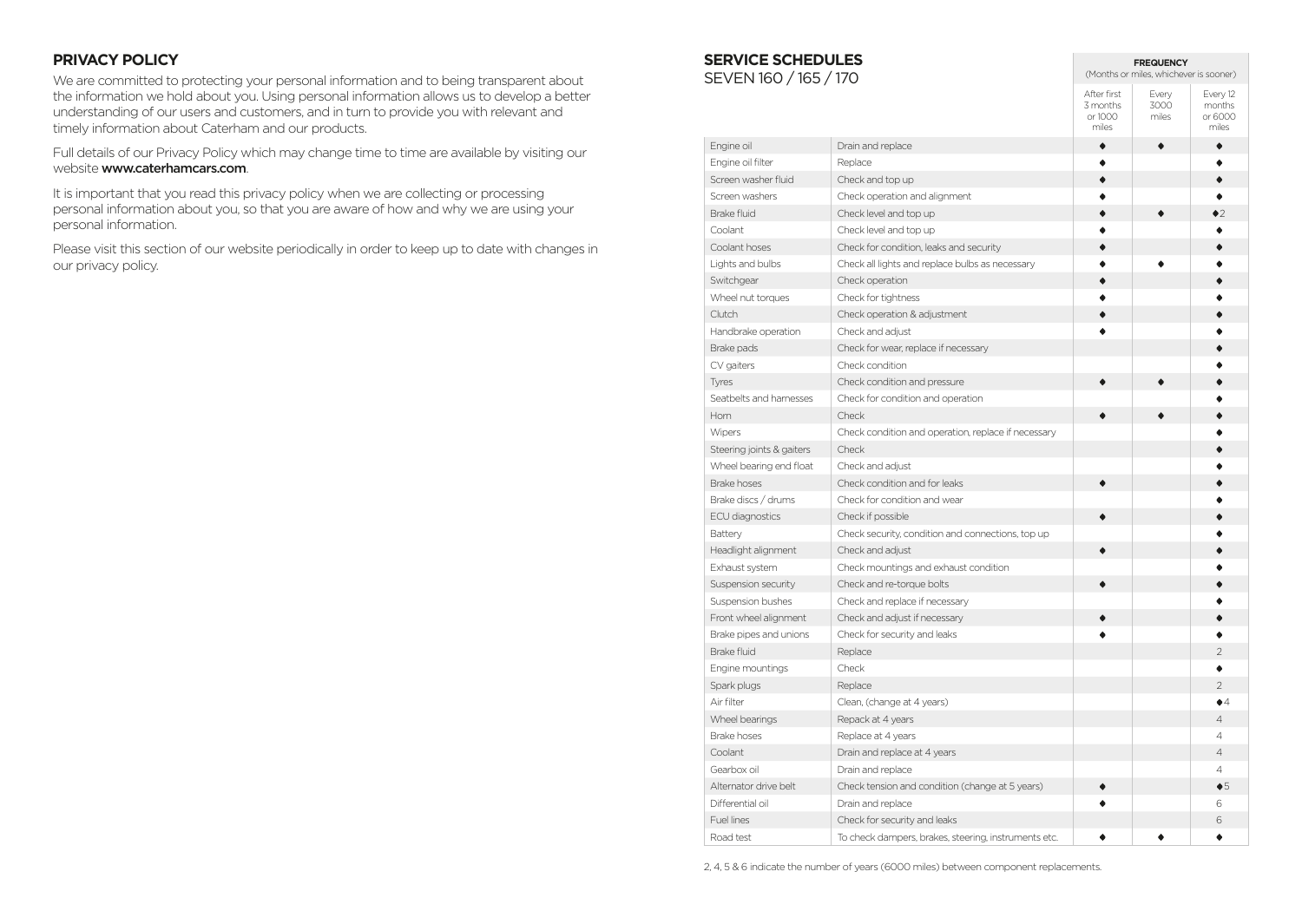### **SERVICE SCHEDULES** SEVEN / 270 / 275 / 280 / 310 / 360 / 420 / SUPER SEVEN

|                                            |                                                       | 3 months<br>or 1000<br>miles | months<br>or 6000<br>miles | months<br>or 12000<br>miles |
|--------------------------------------------|-------------------------------------------------------|------------------------------|----------------------------|-----------------------------|
| Engine oil                                 | Check and top up (# check level before changing oil)  | $\bullet$                    | $\bullet$ #                | •#                          |
| Engine oil & filter                        | Drain and replace                                     |                              | $\bullet$                  | ă                           |
| <b>Brake fluid</b>                         | Check level and top up                                | $\bullet$                    | $\bullet$                  | $\bullet$                   |
| Differential oil level                     | Check and top up                                      | $\bullet$                    | $\bullet$                  |                             |
| Gearbox oil level                          | Check and top up                                      | $\bullet$                    | $\bullet$                  | $\bullet$                   |
| Screen washers                             | Check operation, alignment and top up fluid           | $\bullet$                    | ō                          |                             |
| Coolant                                    | Check level and top up                                | $\bullet$                    | ▲                          |                             |
| Coolant hoses                              | Check for condition, leaks and security               | ۸                            | ä                          |                             |
| Alternator drive belt                      | Check tension and condition, replace if necessary     | $\bullet$                    | $\bullet$                  | ō                           |
| Roller Barrels / Throttle<br><b>Bodies</b> | Check and set balance, idle and throttle pot settings |                              |                            |                             |
| Lights and bulbs                           | Check all lights and replace bulbs as necessary       | $\bullet$                    | ō                          |                             |
| Switchgear                                 | Check operation                                       | $\bullet$                    | é                          |                             |
| Wheel nut torques                          | Check for tightness                                   | $\bullet$                    | ō                          |                             |
| Clutch                                     | Check operation, adjustment & fluid level             | ▲                            | ä                          |                             |
| Handbrake operation                        | Check and adjust                                      | $\bullet$                    | $\bullet$                  |                             |
| Brake disc & pads                          | Check for wear, replace if necessary                  |                              | ō                          |                             |
| CV gaitors                                 | Check condition                                       |                              | ō                          |                             |
| Tyres                                      | Check condition and pressure                          |                              | ō                          |                             |
| Seatbelts and harnesses                    | Check for condition and operation                     |                              | $\bullet$                  |                             |
| Horn                                       | Check                                                 |                              | ä                          |                             |
| Wipers                                     | Check condition and operation, replace if necessary   |                              | $\bullet$                  |                             |
| Steering joints and gaitors                | Check                                                 |                              | ō                          |                             |
| Wheel bearing end float                    | Check and adjust                                      |                              |                            |                             |
| <b>Brake hoses</b>                         | Check condition and for leaks                         |                              | ä                          |                             |
| ECU diagnostics                            | Check if possible                                     | $\bullet$                    | $\bullet$                  |                             |
| Battery                                    | Check security, condition and connections, top up     |                              |                            |                             |
| Headlight alignment                        | Check and adjust                                      | $\bullet$                    |                            | ō                           |
| Exhaust system                             | Check mountings and exhaust condition                 |                              |                            |                             |
| Spark plugs                                | Replace                                               |                              |                            |                             |
| Suspension security                        | Check and retorque bolts                              | $\bullet$                    |                            |                             |
| Suspension bushes                          | Check and replace if necessary                        |                              |                            |                             |
| Front wheel alignment                      | Check and adjust if necessary                         |                              |                            |                             |
| Brake pipes and unions                     | Check for security and leaks                          |                              |                            | ō                           |
| Clutch Fluid                               | Replace                                               |                              |                            |                             |
| Engine mountings                           | Check                                                 |                              |                            |                             |
| Air filter                                 | Clean, (change at 4 years)                            |                              |                            | $\bullet$ 4                 |
| Wheel bearings                             | Repack at 4 years                                     |                              |                            | $\bullet$ 4                 |
| <b>Brake hoses</b>                         | Replace at 4 years                                    |                              |                            | $\bullet$                   |
| Coolant                                    | Drain and replace at 4 years                          |                              |                            | $\bullet$ 4                 |
| Fuel lines                                 | Check for security and leaks                          |                              |                            | $\bullet$                   |
| Cam belts                                  | Replace at 6yrs (270/275/280/310 only)                |                              |                            | •6                          |
| Road test                                  | To check dampers, brakes, steering, instruments etc.  |                              |                            | $\bullet$                   |

### **SERVICE SCHEDULES** CEVEN 40F

**FREQUENCY** (Months or miles, whichever is sooner)

Every 12

Every 24

After first 3 months

| SFVFN 485                   |                                                       | (Months or miles, whichever is sooner)      |                                        |                                         |
|-----------------------------|-------------------------------------------------------|---------------------------------------------|----------------------------------------|-----------------------------------------|
|                             |                                                       | After first<br>3 months<br>or 1000<br>miles | Every 12<br>months<br>or 6000<br>miles | Every 24<br>months<br>or 12000<br>miles |
| Engine oil                  | Check and top up (# check level before changing oil)  | $\bullet$                                   | $\bullet$ #                            | $\bullet$ #                             |
| Engine oil & filter         | Drain and replace                                     |                                             |                                        | ٠                                       |
| <b>Brake fluid</b>          | Check level and top up                                | $\bullet$                                   | $\bullet$                              | replace                                 |
| Differential oil level      | Check and top up                                      |                                             | ō                                      | $\bullet$ 4                             |
| Gearbox oil level           | Check and top up                                      |                                             | $\bullet$                              | ▲                                       |
| Screen washers              | Check operation, alignment and top up fluid           |                                             |                                        |                                         |
| Coolant                     | Check level and top up                                |                                             | $\bullet$                              | $\bullet$                               |
| Coolant hoses               | Check for condition, leaks and security               |                                             |                                        |                                         |
| Alternator drive belt       | Check tension and condition, replace if necessary     | ō                                           |                                        |                                         |
| Roller Barrels              | Check and set balance, idle and throttle pot settings |                                             | Adjust if required by diagnostics      |                                         |
| Lights and bulbs            | Check all lights and replace bulbs as necessary       | $\bullet$                                   | $\bullet$                              |                                         |
| Switchgear                  | Check operation                                       |                                             |                                        |                                         |
| Wheel nut torques           | Check for tightness                                   |                                             | $\bullet$                              |                                         |
| Clutch                      | Check operation, adjustment & fluid level             |                                             |                                        |                                         |
| Handbrake operation         | Check and adjust                                      |                                             | ō                                      |                                         |
| Brake discs & pads          | Check for wear, replace if necessary                  |                                             | ٠                                      |                                         |
| CV gaitors                  | Check condition                                       |                                             |                                        |                                         |
| Tyres                       | Check condition and pressure                          |                                             |                                        |                                         |
| Seatbelts and harnesses     | Check for condition and operation                     |                                             | e                                      |                                         |
| Horn                        | Check                                                 |                                             | ٠                                      |                                         |
| Wipers                      | Check condition and operation, replace if necessary   |                                             | $\bullet$                              |                                         |
| Steering joints and gaitors | Check                                                 |                                             |                                        |                                         |
| Wheel bearing end float     | Check and adjust                                      |                                             |                                        |                                         |
| <b>Brake hoses</b>          | Check condition and for leaks                         |                                             |                                        |                                         |
| <b>ECU diagnostics</b>      | Check if possible                                     |                                             |                                        |                                         |
| Battery                     | Check security, condition and connections, top up     |                                             |                                        |                                         |
| Headlight alignment         | Check and adjust                                      |                                             |                                        |                                         |
| Exhaust system              | Check mountings and exhaust condition                 |                                             |                                        |                                         |
| Spark plugs                 | Replace                                               |                                             |                                        |                                         |
| Suspension security         | Check and retorque bolts                              |                                             |                                        |                                         |
| Suspension bushes           | Check and repl ace if necessary                       |                                             |                                        |                                         |
| Front wheel alignment       | Check and adjust if necessary                         |                                             |                                        |                                         |
| Brake pipes and unions      | Check for security and leaks                          |                                             |                                        |                                         |
| Clutch Fluid                | Replace                                               |                                             |                                        |                                         |
| Engine mountings            | Check                                                 |                                             |                                        |                                         |
| Air filter                  | Clean and re-oil filter (change at 4 years)           |                                             |                                        | $\bullet$ $\varDelta$                   |
| Wheel bearings              | Repack at 4 years                                     |                                             |                                        | $\bullet$ 4                             |
| <b>Brake hoses</b>          | Replace at 4 years                                    |                                             |                                        | $\bullet$ 4                             |
| Coolant                     | Drain and replace at 4 years                          |                                             |                                        | $\bullet$                               |
| Fuel lines                  | Check for security and leaks                          |                                             |                                        | $\bullet$ 4                             |
| Road test                   | To check dampers, brakes, steering, instruments etc.  |                                             |                                        | $\bullet$                               |
|                             |                                                       |                                             |                                        |                                         |

**FREQUENCY**

2, 4 & 6 indicate the number of years (6000 miles) between component replacements.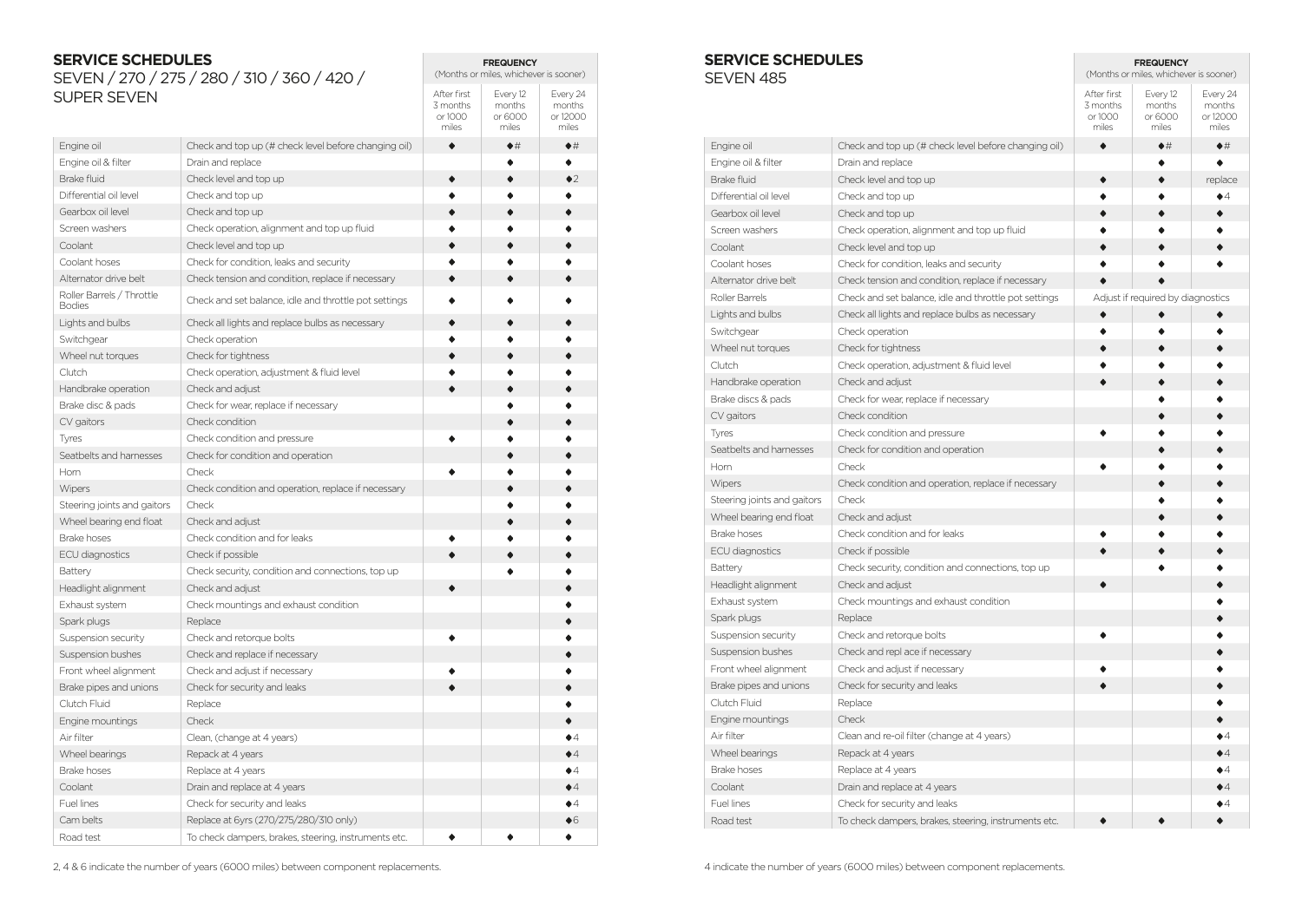| <b>SERVICE SCHEDULES</b><br>SFVFN 620 |                                                      | <b>FREQUENCY</b><br>(Months or miles, whichever is sooner) |                                       |                                        |                                         |
|---------------------------------------|------------------------------------------------------|------------------------------------------------------------|---------------------------------------|----------------------------------------|-----------------------------------------|
|                                       |                                                      | After first<br>3 months<br>or 1000<br>miles                | Every 6<br>months<br>or 3000<br>miles | Every 12<br>months<br>or 6000<br>miles | Every 24<br>months<br>or 12000<br>miles |
| Engine oil                            | Check and top up (# check level before changing oil) | $\bullet$                                                  | $\bullet$ #                           | $\bullet$ #                            | $\bullet$ #                             |
| Engine oil & filter                   | Drain and replace                                    |                                                            |                                       |                                        | $\bullet$                               |
| <b>Brake fluid</b>                    | Check level and top up                               |                                                            |                                       |                                        | $\bullet$ 2                             |
| Differential oil level                | Check and top up                                     | ė                                                          |                                       | ă                                      | ٠                                       |
| Gearbox oil level                     | Check and top up after 1000 miles                    | $\bullet$                                                  | $\bullet$                             | $\bullet$                              | $\bullet$                               |
| Supercharger oil                      | Check and top up (Change at 50,000 miles or 2 years) | $\bullet$                                                  |                                       | ō                                      | $\bullet$                               |
| Supercharger oil filter               | Check (Change at 50,000 miles or 2 years)            | $\bullet$                                                  | ė                                     | $\bullet$                              | $\bullet$ 2                             |
| Screen washers                        | Check operation, alignment and top up fluid          | ō                                                          |                                       | $\bullet$                              | ٠                                       |
| Coolant                               | Check level and top up                               | $\bullet$                                                  |                                       | $\bullet$                              | $\bullet$                               |
| Coolant hoses                         | Check for condition, leaks and security              | ٠                                                          |                                       | ٠                                      | $\bullet$                               |
| Alternator drive belt                 | Check tension and condition, replace if necessary    | $\bullet$                                                  |                                       | $\bullet$                              | $\bullet$                               |
| Lights and bulbs                      | Check all lights and replace bulbs as necessary      | ė                                                          |                                       | ė                                      | $\bullet$                               |
| Switchgear                            | Check operation                                      |                                                            |                                       | $\bullet$                              | $\bullet$                               |
| Wheel nut torques                     | Check for tightness                                  |                                                            |                                       |                                        |                                         |
| Clutch                                | Check operation, adjustment & fluid level            |                                                            |                                       | $\bullet$                              | ō                                       |
| Handbrake operation                   | Check and adjust                                     | $\bullet$                                                  |                                       | ٠                                      | $\bullet$                               |
| Brake discs & pads                    | Check for wear, replace if necessary                 |                                                            |                                       | $\bullet$                              | $\bullet$                               |
| CV gaitors                            | Check condition                                      |                                                            |                                       | $\bullet$                              | $\bullet$                               |
| Tyres                                 | Check condition and pressure                         | $\bullet$                                                  |                                       | $\bullet$                              | $\bullet$                               |
| Seatbelts and harnesses               | Check for condition and operation                    |                                                            |                                       | $\bullet$                              | $\bullet$                               |
| Horn                                  | Check                                                | $\bullet$                                                  |                                       | $\bullet$                              | $\bullet$                               |
| Wipers                                | Check condition and operation, replace if necessary  |                                                            |                                       | ٠                                      | ٠                                       |
| Steering joints and gaitors           | Check                                                |                                                            |                                       | $\bullet$                              | ė                                       |
| Wheel bearing end float               | Check and adjust                                     |                                                            |                                       | ٠                                      | ä                                       |
| <b>Brake hoses</b>                    | Check condition and for leaks                        | ō                                                          |                                       | ė                                      | $\bullet$                               |
| ECU diagnostics                       | Check if possible                                    |                                                            |                                       |                                        |                                         |
| Battery                               | Check security, condition and connections            |                                                            |                                       | ō                                      | $\bullet$                               |
| Headlight alignment                   | Check and adjust                                     |                                                            |                                       |                                        | ٠                                       |
| Exhaust system                        | Check mountings and exhaust condition                |                                                            |                                       |                                        | $\bullet$                               |
| Spark plugs                           | Replace                                              |                                                            |                                       |                                        | ٠                                       |
| Suspension security                   | Check and retorque bolts                             | $\bullet$                                                  |                                       |                                        | $\bullet$                               |
| Suspension bushes                     | Check and replace if necessary                       |                                                            |                                       |                                        | $\bullet$                               |
| Front wheel alignment                 | Check and adjust if necessary                        |                                                            |                                       |                                        | $\bullet$                               |
| Brake pipes and unions                | Check for security and leaks                         |                                                            |                                       |                                        | $\bullet$                               |
| Clutch Fluid                          | Replace                                              |                                                            |                                       |                                        | $\bullet$                               |
| Engine mountings                      | Check                                                |                                                            |                                       |                                        | ٠                                       |
| Air filter                            | Clean, (change at 4 years)                           |                                                            |                                       |                                        | $\bullet$ 4                             |
| Wheel bearings                        | Repack at 4 years                                    |                                                            |                                       |                                        | $\bullet$                               |
| <b>Brake hoses</b>                    | Replace at 4 years                                   |                                                            |                                       |                                        | $\bullet$ 4                             |
| Coolant                               | Drain and replace at 4 years                         |                                                            |                                       |                                        | $\bullet$ 4                             |
| Fuel lines                            | Check for security and leaks                         |                                                            |                                       |                                        | $\bullet$ 4                             |
| Plenum Bolts                          | Check and torque if necessary                        |                                                            |                                       |                                        | $\bullet$                               |
| Propshaft bolts                       | Check and torque if necessary                        |                                                            |                                       |                                        | $\bullet$                               |
| Propshaft Grease nipples              | Regrease UJ joints                                   |                                                            | ō                                     | ٠                                      | $\bullet$                               |
| Valve clearance                       | Check and record                                     |                                                            |                                       | $\bullet$                              | $\bullet$                               |
| Road test                             | To check dampers, brakes, steering, instruments etc. |                                                            |                                       | $\bullet$                              | $\bullet$                               |

**SEQUENTIAL GEARBOX SERVICE** ALL MO SEQUENTIAL

| <b>SEQUENTIAL GEARBOX SERVICE</b><br>ALL MODELS FITTED WITH<br>SEQUENTIAL GEARBOXES |                                                            | <b>FREQUENCY</b><br>(Months or miles, whichever is sooner) |                                        |                                         |  |
|-------------------------------------------------------------------------------------|------------------------------------------------------------|------------------------------------------------------------|----------------------------------------|-----------------------------------------|--|
|                                                                                     |                                                            | After first<br>3 months<br>or 1000<br>miles                | Every 12<br>months<br>or 6000<br>miles | Every 24<br>months<br>or 12000<br>miles |  |
| Gearbox oil                                                                         | Check and top up (replace every 12 months /<br>6000 miles) | $\bullet$                                                  | $\bullet$                              | $\bullet$                               |  |
| Flatshift                                                                           | Check tolerances and adjust                                |                                                            | ٠                                      | $\bullet$                               |  |

2 & 4 indicate the number of years (6000 miles) between component replacements.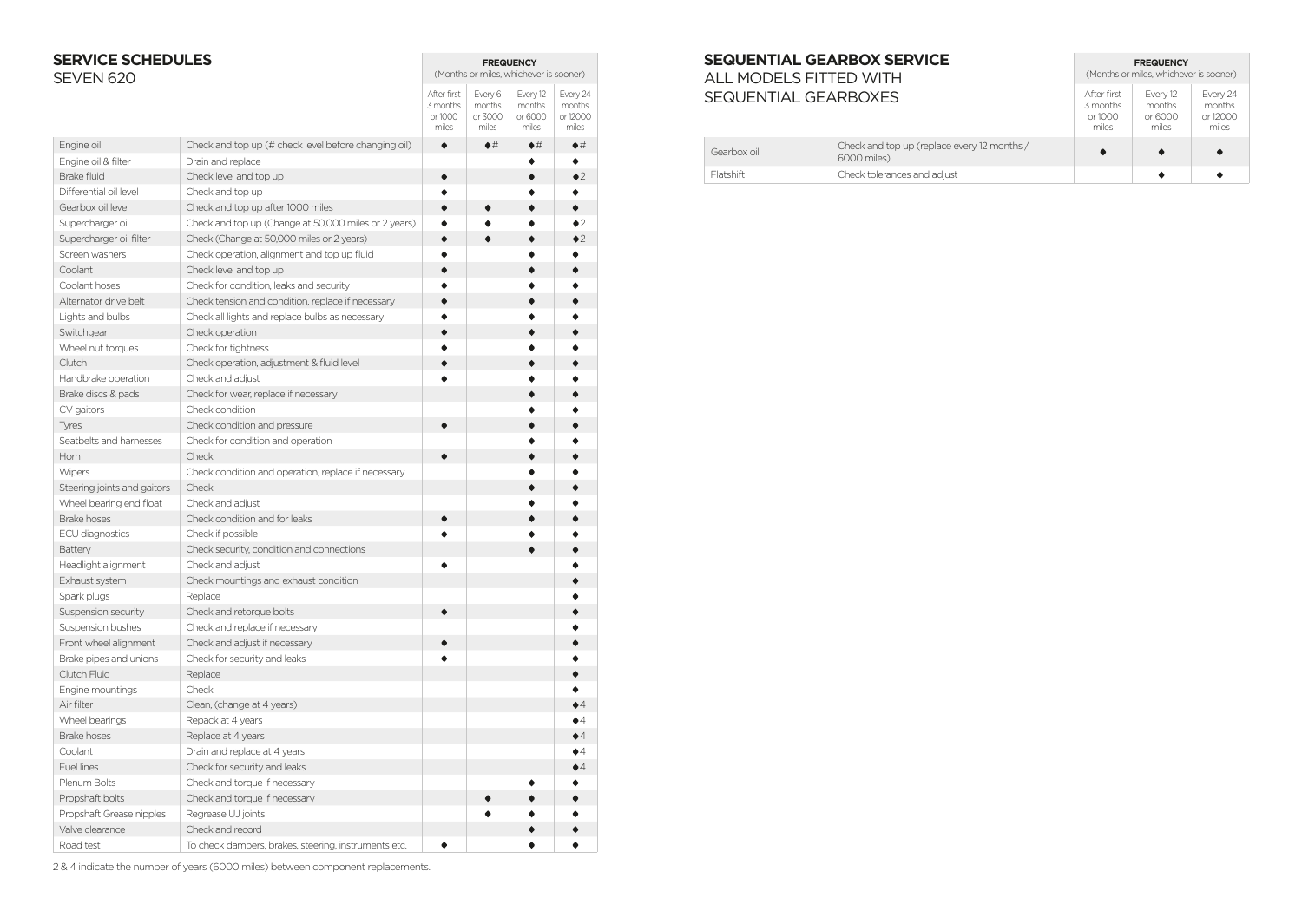### **SERVICE RECORD**

| <b>DATE</b>                                                                                                                           | <b>DATE</b>                                                                                                                                 | <b>DATE</b>                                |
|---------------------------------------------------------------------------------------------------------------------------------------|---------------------------------------------------------------------------------------------------------------------------------------------|--------------------------------------------|
| <b>MILEAGE</b>                                                                                                                        | <b>MILEAGE</b>                                                                                                                              | <b>MILEAGE</b>                             |
| <b>TYPE</b>                                                                                                                           | <b>TYPE</b>                                                                                                                                 | <b>TYPE</b>                                |
| <b>POST BUILD CHECK</b><br><b>OR PRE-DELIVERY</b>                                                                                     | <b>NEW CAR</b><br><b>FIRST SERVICE</b>                                                                                                      | <b>SIGNATURE</b>                           |
| <b>INSPECTION</b>                                                                                                                     |                                                                                                                                             | We certify<br>completed in<br>schedule app |
| We certify that the PBC / PDI has been completed<br>in accordance with the manufacturer's schedule<br>applicable to your vehicle.     | We certify that the new car 1st service has been<br>completed in accordance with the manufacturer's<br>schedule applicable to your vehicle. | <b>DEALER STA</b>                          |
| <b>SIGNATURE</b>                                                                                                                      | <b>SIGNATURE</b>                                                                                                                            |                                            |
| 1 <sup>ST</sup> SERVICE DUE AT 3 MONTH / 1000 MILES                                                                                   | NEXT SERVICE DUE                                                                                                                            |                                            |
| <b>DATE</b>                                                                                                                           | <b>DATE</b>                                                                                                                                 | <b>DATE</b>                                |
| <b>MILEAGE</b>                                                                                                                        | <b>MILEAGE</b>                                                                                                                              | <b>MILEAGE</b>                             |
| <b>TYPE</b>                                                                                                                           | <b>TYPE</b>                                                                                                                                 | <b>TYPE</b>                                |
| <b>SIGNATURE</b>                                                                                                                      | <b>SIGNATURE</b>                                                                                                                            | <b>SIGNATURE</b>                           |
| We certify that the first service has been<br>completed in accordance with the manufacturer's<br>schedule applicable to your vehicle. | We certify that this service has been completed<br>in accordance with the manufacturer's schedule<br>applicable to your vehicle.            | We certify<br>completed in<br>schedule app |
| <b>DEALER STAMP</b>                                                                                                                   | <b>DEALER STAMP</b>                                                                                                                         | <b>DEALER STA</b>                          |
|                                                                                                                                       |                                                                                                                                             |                                            |

## **SERVICE RECORD (CONTINUED)**

| <b>DATE</b>                                                                                                                           |
|---------------------------------------------------------------------------------------------------------------------------------------|
| <b>MILEAGE</b>                                                                                                                        |
| <b>TYPE</b>                                                                                                                           |
| <b>SIGNATURE</b>                                                                                                                      |
| We certify that the first service has been<br>completed in accordance with the manufacturer's<br>schedule applicable to your vehicle. |
| <b>DEALER STAMP</b>                                                                                                                   |
| <b>DATE</b>                                                                                                                           |
|                                                                                                                                       |

| <b>TYPE</b>                                     |
|-------------------------------------------------|
| <b>SIGNATURE</b>                                |
| We certify that this service has been completed |

DATE

MIL FAGF

We certify that this service has been completed in accordance with the manufacturer's schedule applicable to your vehicle.

| applicable to your verifice.                    |
|-------------------------------------------------|
| <b>DEALER STAMP</b>                             |
|                                                 |
| <b>DATE</b>                                     |
| <b>MILEAGE</b>                                  |
| <b>TYPE</b>                                     |
| <b>SIGNATURE</b>                                |
| We certify that this service has been completed |

We certify that the first service has been completed in accordance with the manufacturer's schedule applicable to your vehicle.

Chequie applicable to your verticle.<br> **DEALER STAMP**<br> **SPALER STAMP** 

We certify that this service has been completed in accordance with the manufacturer's schedule applicable to your vehicle.

DEALER STAMP<br>DEALER STAMP<br>*6*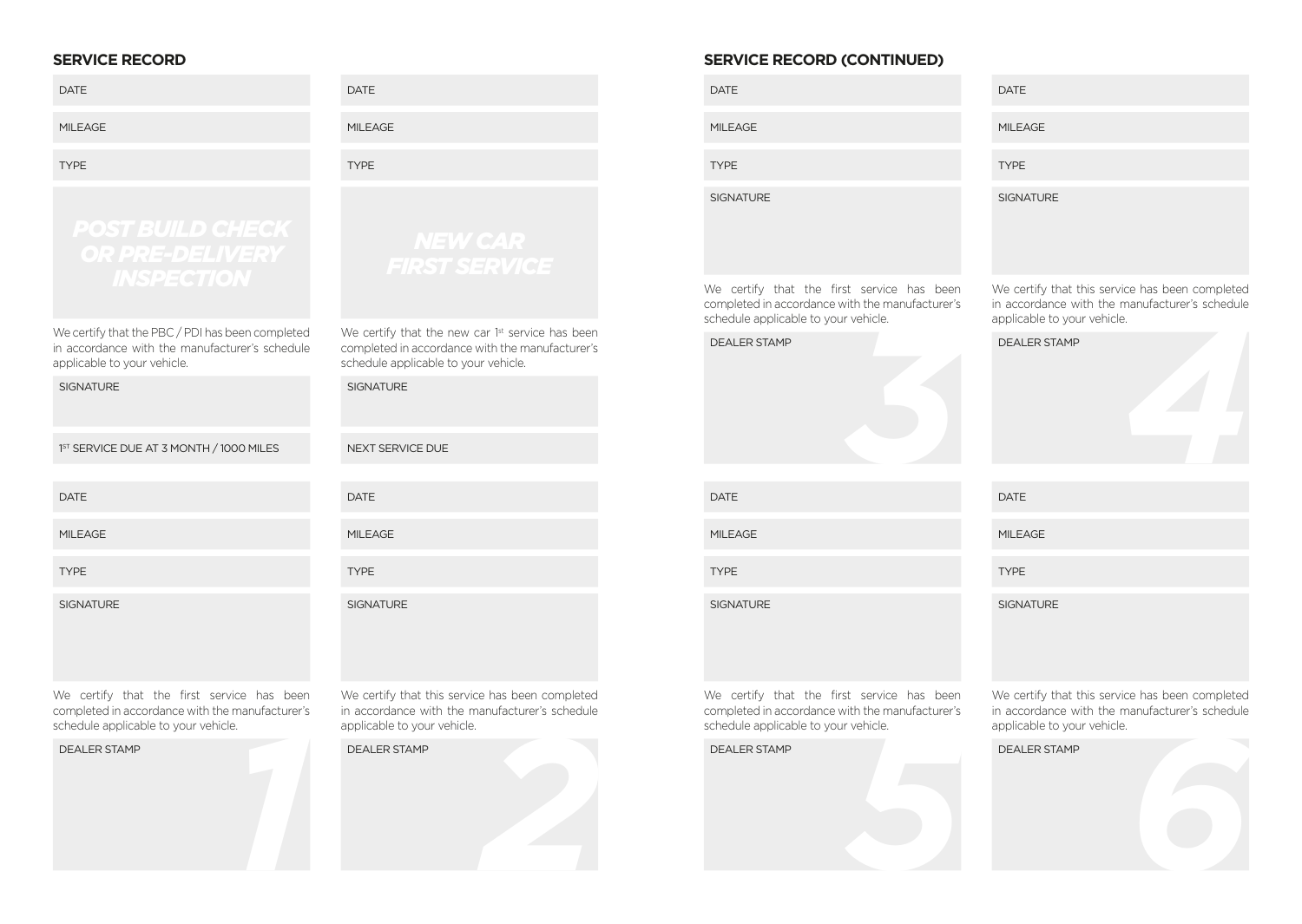| <b>SERVICE RECORD (CONTINUED)</b>                                                                                                     |                                                                                                                                  |
|---------------------------------------------------------------------------------------------------------------------------------------|----------------------------------------------------------------------------------------------------------------------------------|
| <b>DATE</b>                                                                                                                           | <b>DATE</b>                                                                                                                      |
| <b>MILEAGE</b>                                                                                                                        | <b>MILEAGE</b>                                                                                                                   |
| <b>TYPE</b>                                                                                                                           | <b>TYPE</b>                                                                                                                      |
| SIGNATURE                                                                                                                             | SIGNATURE                                                                                                                        |
| We certify that the first service has been<br>completedn accordance with the manufacturer's<br>schedule applicable to your vehicle.   | We certify that this service has been completed<br>in accordance with the manufacturer's schedule<br>applicable to your vehicle. |
| <b>DEALER STAMP</b>                                                                                                                   | <b>DEALER STAMP</b>                                                                                                              |
| <b>DATE</b>                                                                                                                           | <b>DATE</b>                                                                                                                      |
| <b>MILEAGE</b>                                                                                                                        | <b>MILEAGE</b>                                                                                                                   |
| <b>TYPE</b>                                                                                                                           | <b>TYPE</b>                                                                                                                      |
| <b>SIGNATURE</b>                                                                                                                      | <b>SIGNATURE</b>                                                                                                                 |
| We certify that the first service has been<br>completed in accordance with the manufacturer's<br>schedule applicable to your vehicle. | We certify that this service has been completed<br>in accordance with the manufacturer's schedule<br>applicable to your vehicle. |
| <b>DEALER STAMP</b>                                                                                                                   | <b>DEALER STAMP</b>                                                                                                              |
|                                                                                                                                       |                                                                                                                                  |

## **SERVICE RECORD (CONTINUED)**

| <b>DATE</b>                                                                                                                         | DA                |
|-------------------------------------------------------------------------------------------------------------------------------------|-------------------|
| <b>MILEAGE</b>                                                                                                                      | MII               |
| <b>TYPE</b>                                                                                                                         | <b>TY</b>         |
| <b>SIGNATURE</b>                                                                                                                    | <b>SIG</b>        |
| We certify that the first service has been<br>completedn accordance with the manufacturer's<br>schedule applicable to your vehicle. | We<br>in a<br>app |
| <b>DEALER STAMP</b>                                                                                                                 | DE                |
|                                                                                                                                     |                   |
| <b>DATE</b>                                                                                                                         | DA                |

| <b>DATE</b>      |  |
|------------------|--|
| <b>MILEAGE</b>   |  |
| <b>TYPE</b>      |  |
| <b>SIGNATURE</b> |  |

We certify that this service has been completed in accordance with the manufacturer's schedule applicable to your vehicle.

| <b>DATE</b>      | <b>DATE</b>      |
|------------------|------------------|
| <b>MILEAGE</b>   | <b>MILEAGE</b>   |
| <b>TYPE</b>      | <b>TYPE</b>      |
| <b>SIGNATURE</b> | <b>SIGNATURI</b> |

| shhirranic to your veriine. |
|-----------------------------|
|                             |
|                             |
|                             |
|                             |
|                             |
|                             |
|                             |

We certify that the first service has been completed in accordance with the manufacturer's schedule applicable to your vehicle.



We certify that this service has been completed in accordance with the manufacturer's schedule applicable to your vehicle.

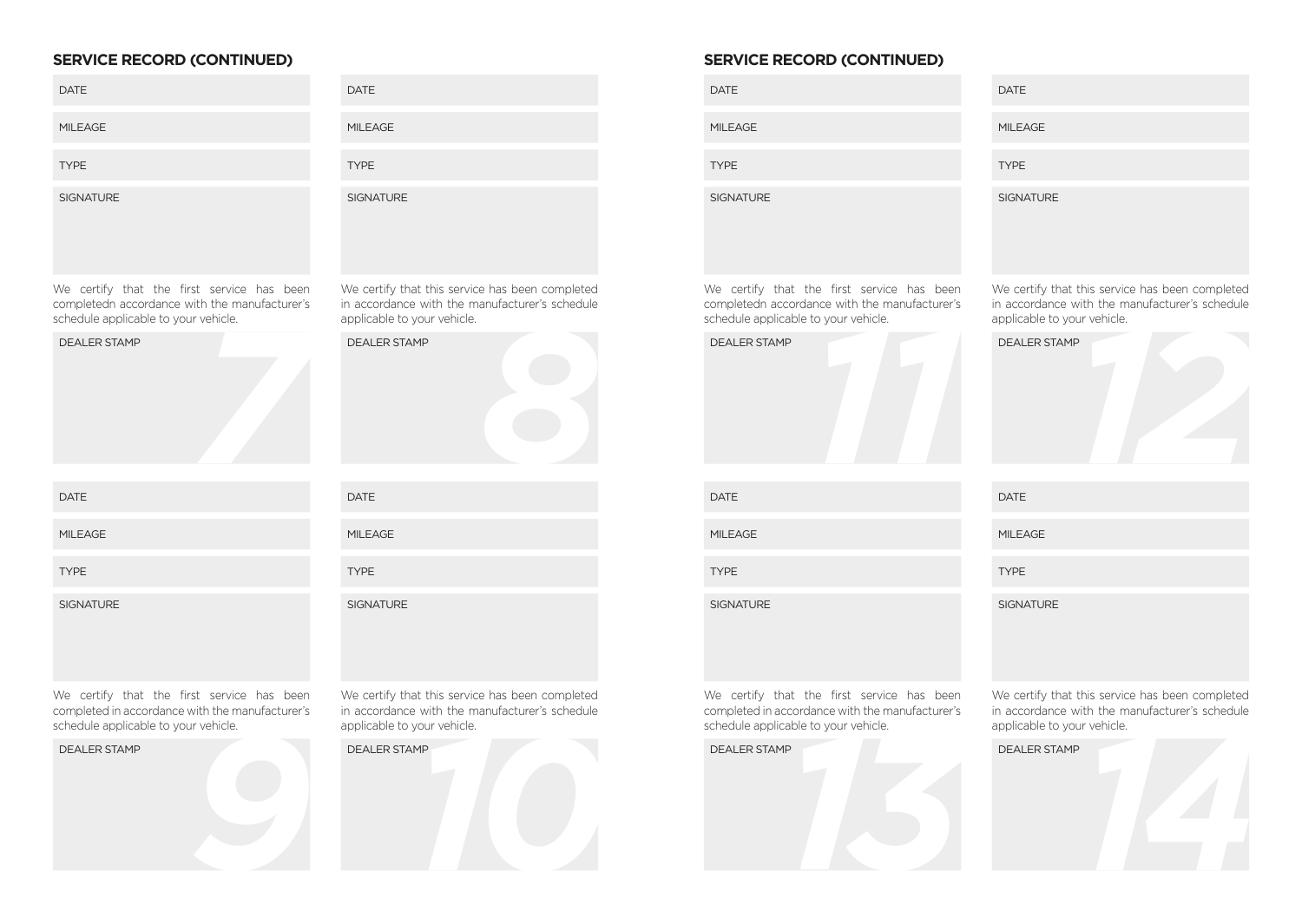### **SEQUENTIAL GEARBOX SERVICE**

| <b>DATE</b>                                               | <b>DATE</b>                                               |
|-----------------------------------------------------------|-----------------------------------------------------------|
| <b>MILEAGE</b>                                            | MILEAGE                                                   |
| <b>SIGNATURE</b>                                          | <b>SIGNATURE</b>                                          |
| <b>DEALER STAMP</b><br><b>SEQENTIAL</b><br><b>GEARBOX</b> | <b>DEALER STAMP</b><br><b>SEQENTIAL</b><br>GEARBOX        |
| <b>DATE</b>                                               | <b>DATE</b>                                               |
| <b>MILEAGE</b>                                            | <b>MILEAGE</b>                                            |
| <b>SIGNATURE</b>                                          | <b>SIGNATURE</b>                                          |
| <b>DEALER STAMP</b><br><b>SEQENTIAL</b><br><b>GEARBOX</b> | <b>DEALER STAMP</b><br><b>SEQENTIAL</b><br><b>GEARBOX</b> |
| <b>DATE</b>                                               | <b>DATE</b>                                               |
| <b>MILEAGE</b>                                            | MILEAGE                                                   |
| <b>SIGNATURE</b>                                          | <b>SIGNATURE</b>                                          |
| <b>DEALER STAMP</b><br><b>SEQENTIAL</b><br><b>GEARBOX</b> | <b>DEALER STAMP</b><br><b>SEQENTIAL<br/>GEARBOX</b>       |

### **CAMBELT REPLACEMENT**

DATE

MIL FAGE

DEALER STAMP

**SIGNATURE** 

DATE

MILEAGE

DEALER STAMP

SIGNATURE

### **FACTORY UPGRADE RECORD**

DATE

MILEAGE

MODIFICATIONS / UPGRADE

UPGRADE

SIGNATURE



| <b>DATE</b>               |
|---------------------------|
| <b>MILEAGE</b>            |
| MODIFICATIONS / UPGRADE   |
| <b>UPGRADE</b><br>UPGRADE |
| <b>SIGNATURE</b>          |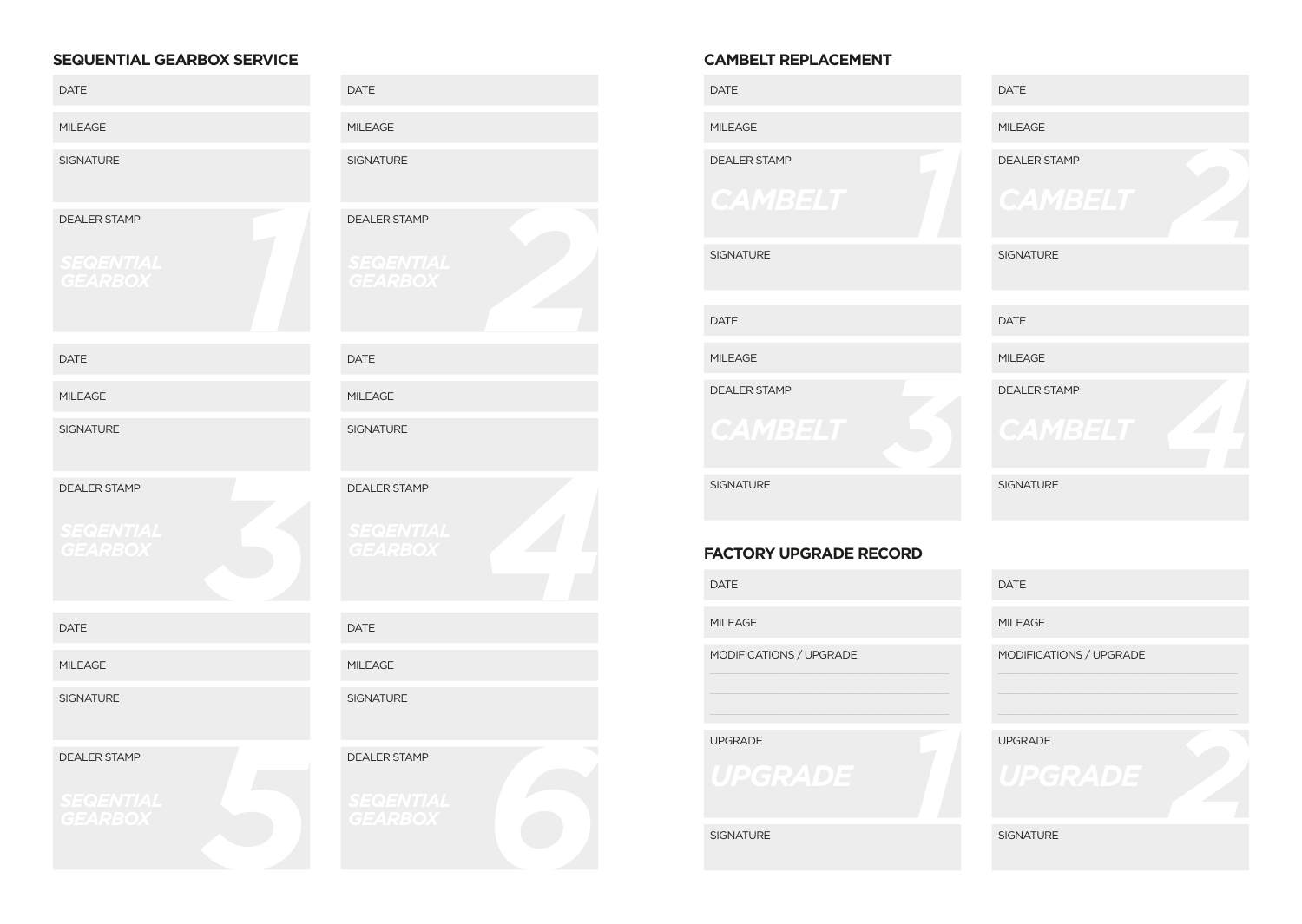### **FACTORY UPGRADE RECORD (CONTINUED)**

| <b>DATE</b>                      | <b>DATE</b>                      |
|----------------------------------|----------------------------------|
| MILEAGE                          | <b>MILEAGE</b>                   |
| MODIFICATIONS / UPGRADE          | MODIFICATIONS / UPGRADE          |
| <b>UPGRADE</b><br><b>UPGRADE</b> | <b>UPGRADE</b><br><b>UPGRADE</b> |
| <b>SIGNATURE</b>                 | <b>SIGNATURE</b>                 |
| <b>DATE</b>                      | <b>DATE</b>                      |
| <b>MILEAGE</b>                   | <b>MILEAGE</b>                   |
| MODIFICATIONS / UPGRADE          | MODIFICATIONS / UPGRADE          |
| <b>UPGRADE</b><br><b>UPGRADE</b> | <b>UPGRADE</b><br><b>UPGRADE</b> |
| <b>SIGNATURE</b>                 | <b>SIGNATURE</b>                 |